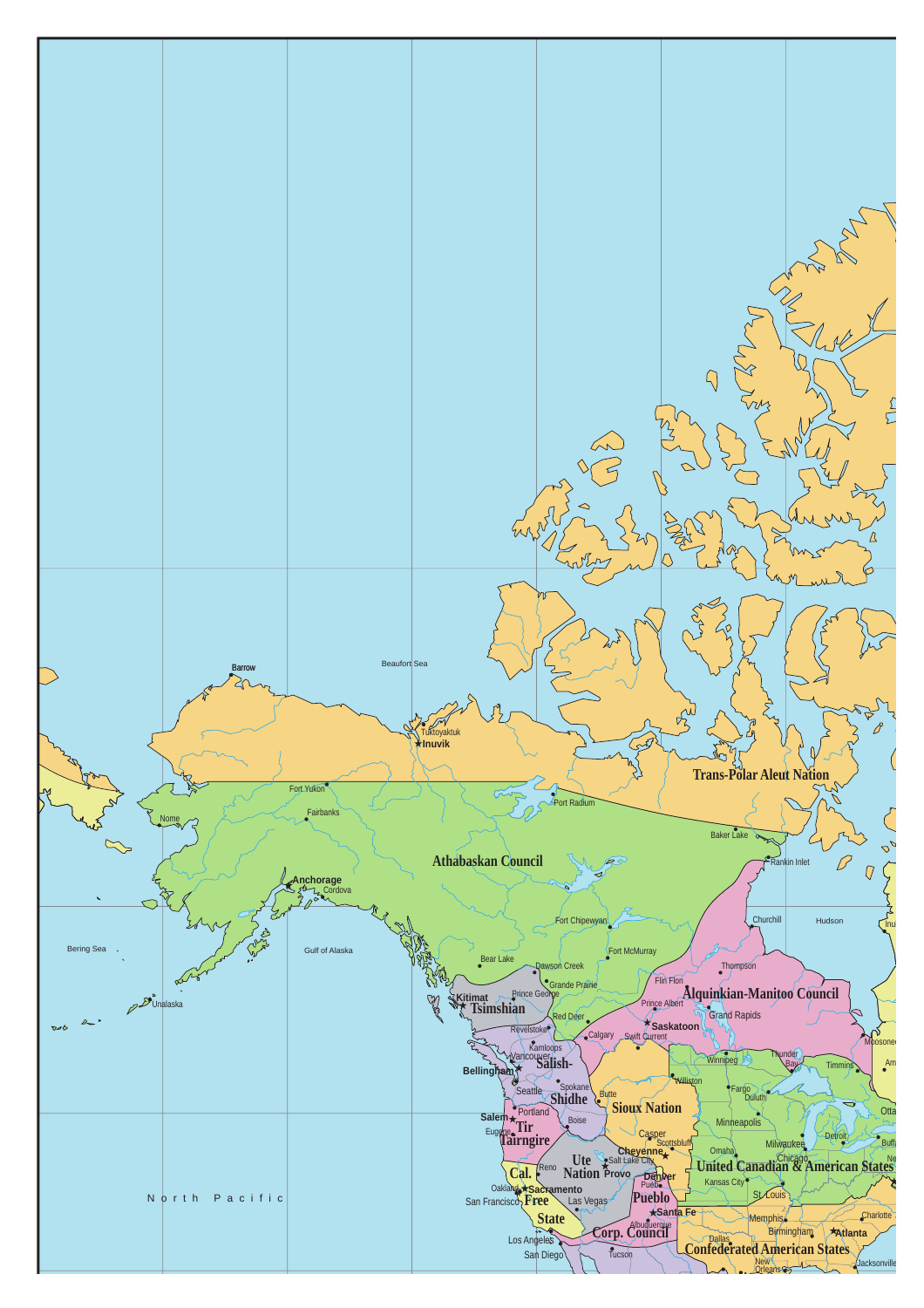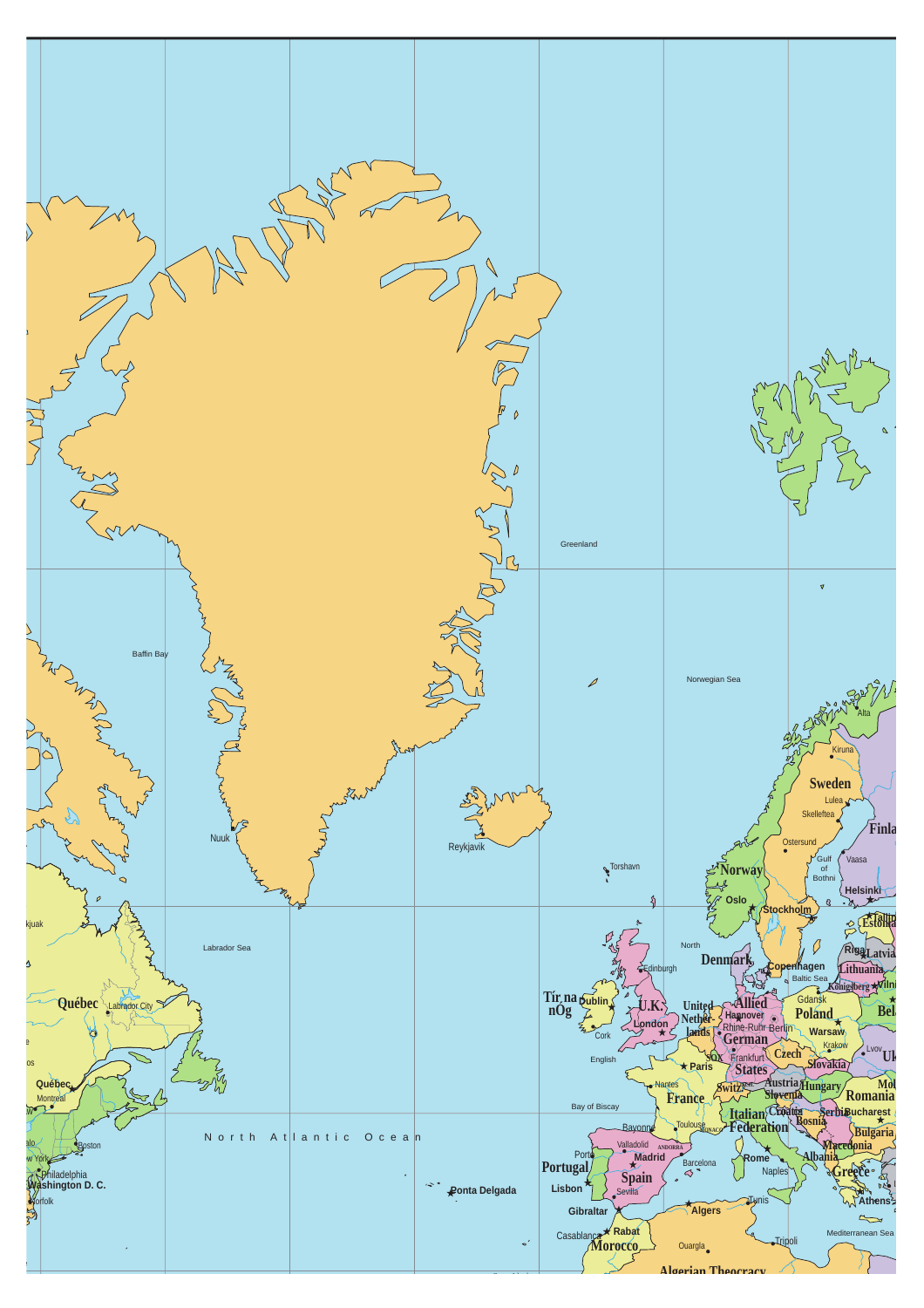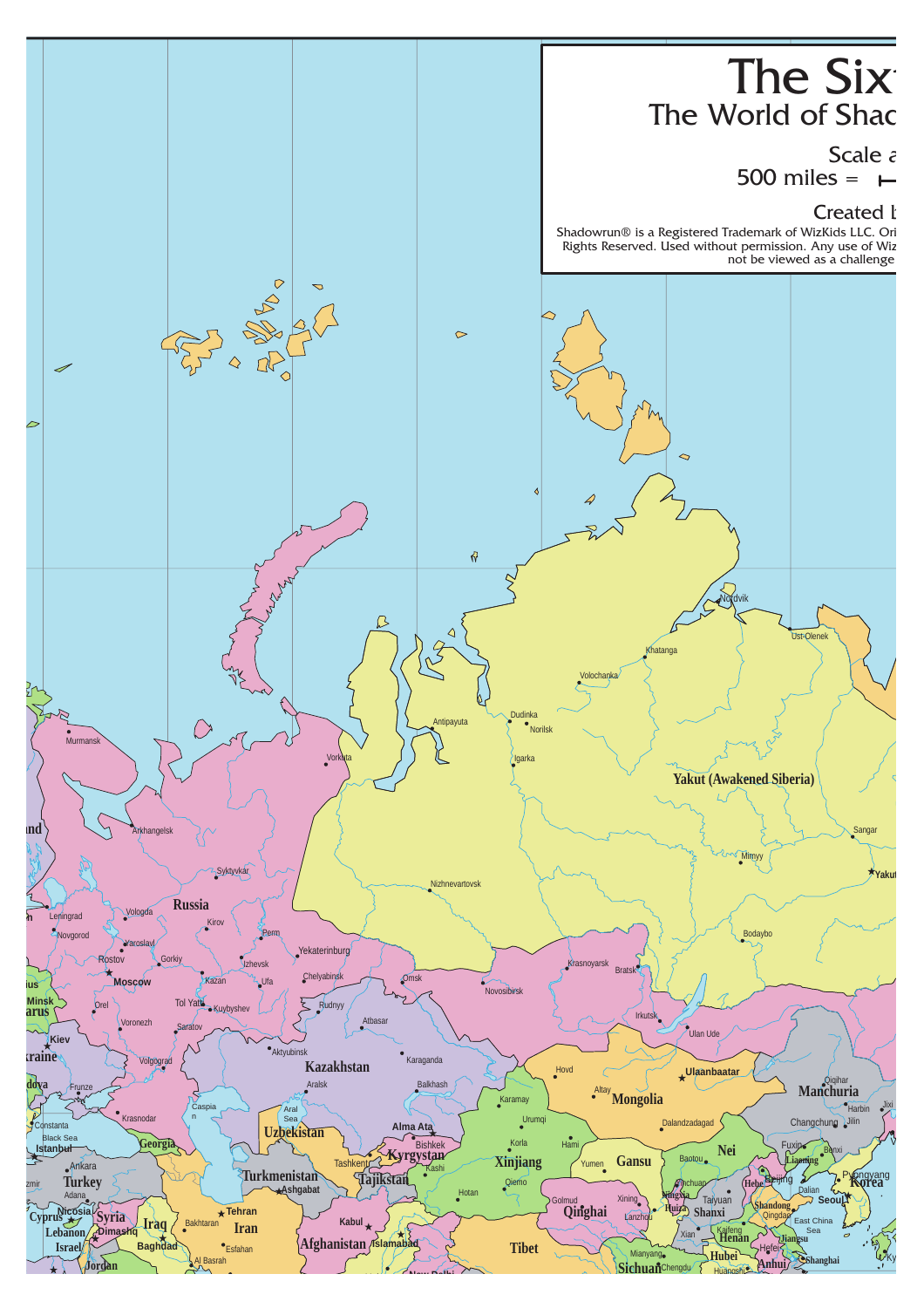## th World dowrun® (circa 2062)

it Equator<br> $\frac{1}{\sqrt{2}}$  = 8 = 800 km

## by Wordman

iginal Shadowrun material Copyright © 2001 by WizKids LLC. All zKids LLC's copyrighted material or trademarks in this file should to those copyrights or trademarks.

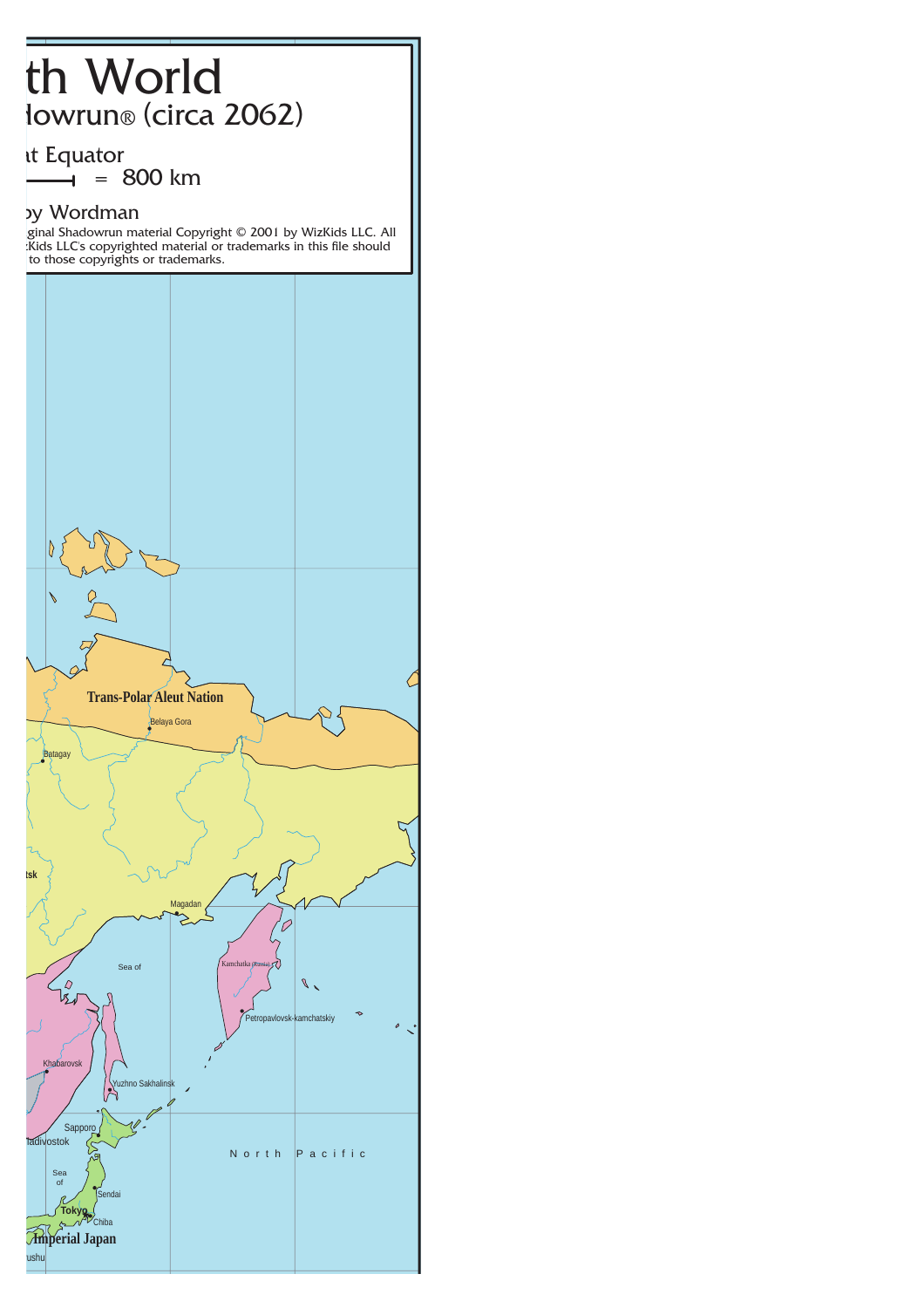|                                   | $\sum_{i=1}^{n}$ Hawai'i $\sum_{i=1}^{n}$ |                          |   | Austin <b>Auston</b><br>Gulf of Mexico<br>Tenochtitlan | Tampa<br>Miami<br>Havana<br>$\Delta$ Cuba<br>$\mathcal{Z}_{\mathcal{C}}$<br>$\it Jamacia$ |
|-----------------------------------|-------------------------------------------|--------------------------|---|--------------------------------------------------------|-------------------------------------------------------------------------------------------|
|                                   |                                           |                          |   |                                                        | $\bigcirc$<br>√Βι                                                                         |
|                                   | Kiribati<br>$\bar{\mathbf{x}}$            |                          |   |                                                        |                                                                                           |
| <b>Samoa</b><br>$\sigma^{\sigma}$ |                                           | $\bullet$                |   | 8°                                                     | Equador<br>Talara<br>Pert<br>Trujillo                                                     |
| $\hat{\mathbf{v}}$<br>Tonga       | $\lambda$                                 | French<br>Polynesia      |   |                                                        |                                                                                           |
|                                   |                                           |                          | ¥ |                                                        |                                                                                           |
|                                   |                                           |                          |   |                                                        | Cor                                                                                       |
| $\boldsymbol{\tau}$               |                                           |                          |   |                                                        |                                                                                           |
|                                   |                                           | South Pacific            |   |                                                        |                                                                                           |
|                                   |                                           |                          |   |                                                        |                                                                                           |
|                                   |                                           |                          |   |                                                        |                                                                                           |
|                                   |                                           |                          |   | $\hbox{\large\it Q}$                                   |                                                                                           |
|                                   |                                           |                          |   | suz                                                    |                                                                                           |
|                                   |                                           | $\overline{\mathcal{A}}$ |   |                                                        |                                                                                           |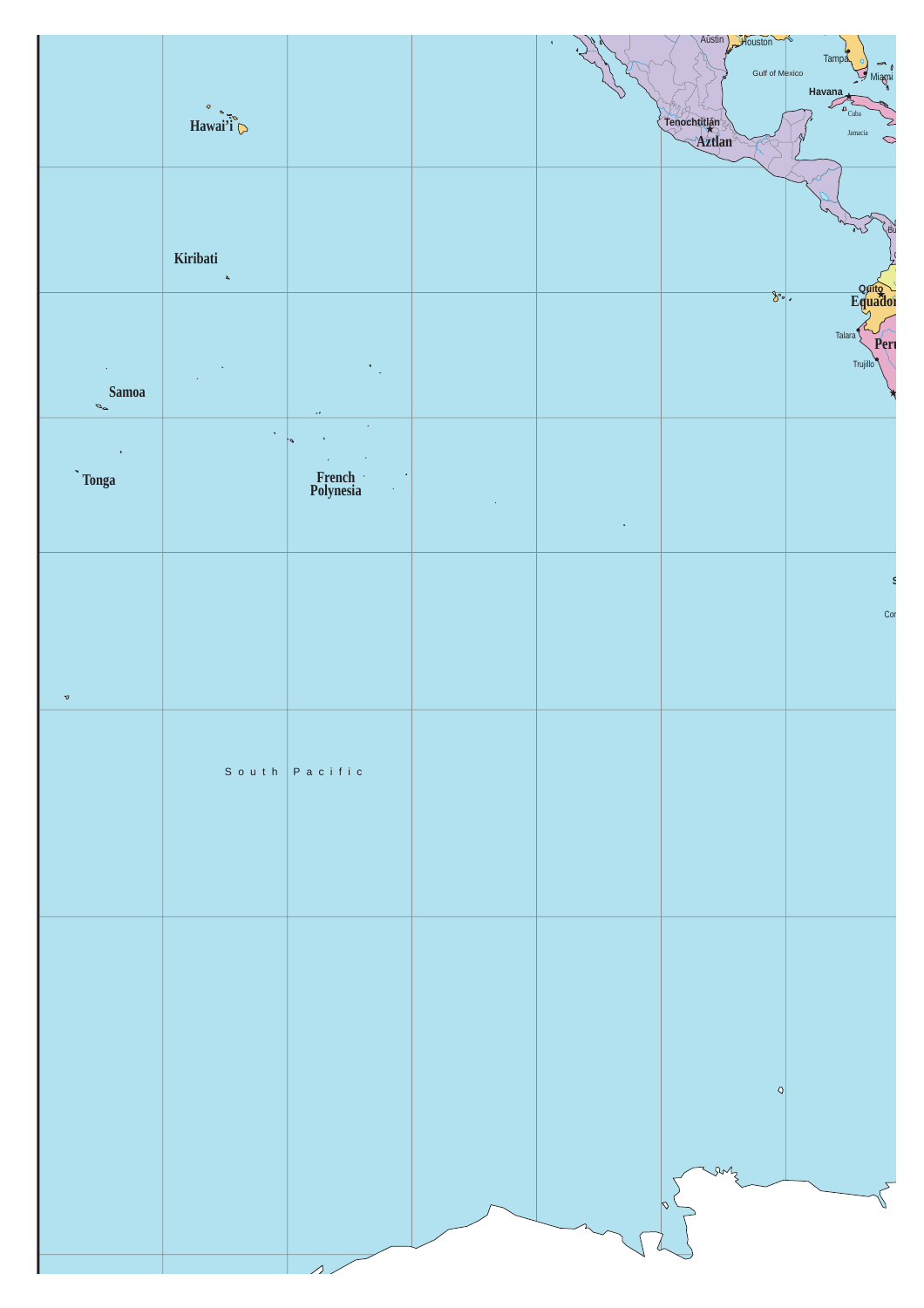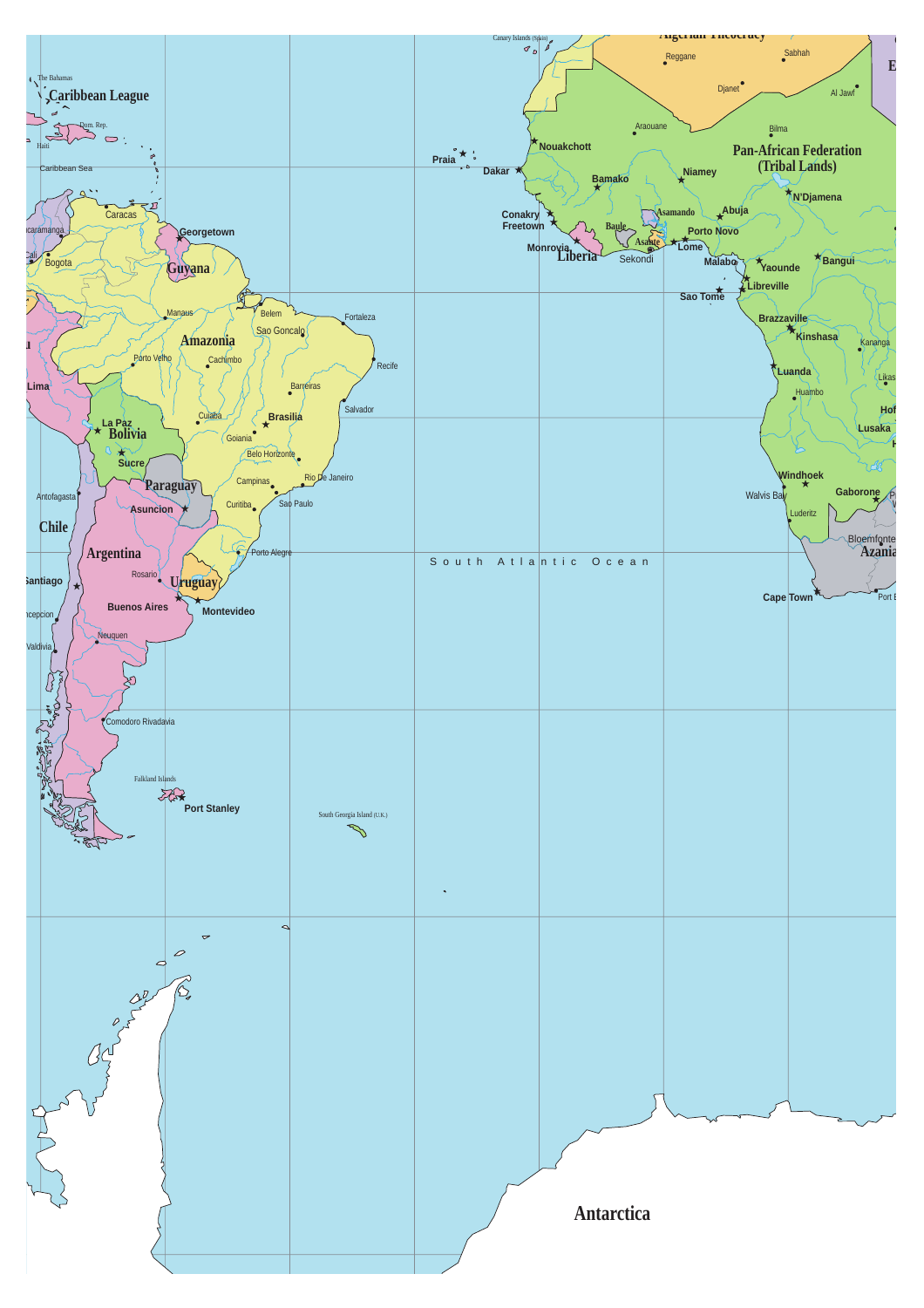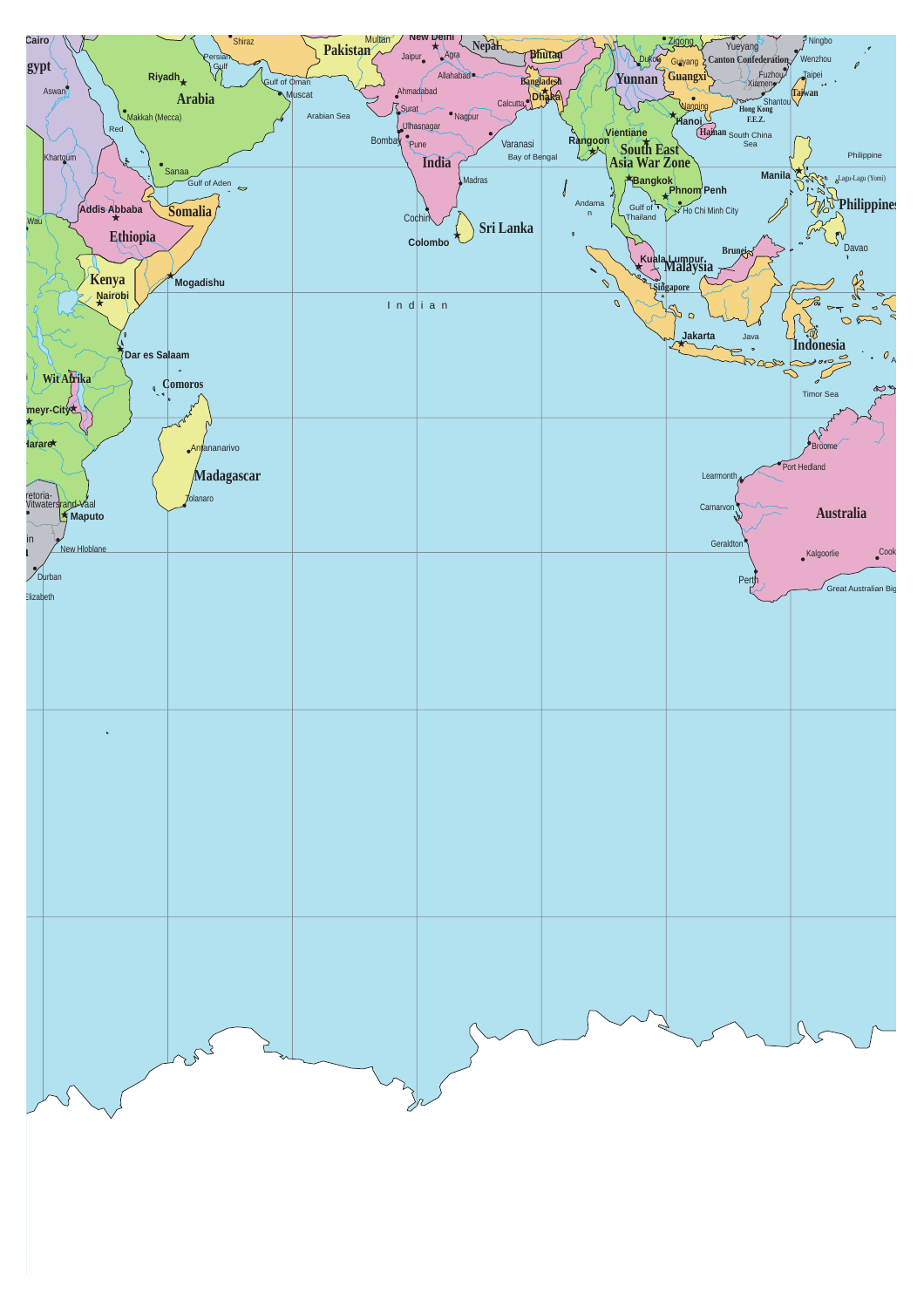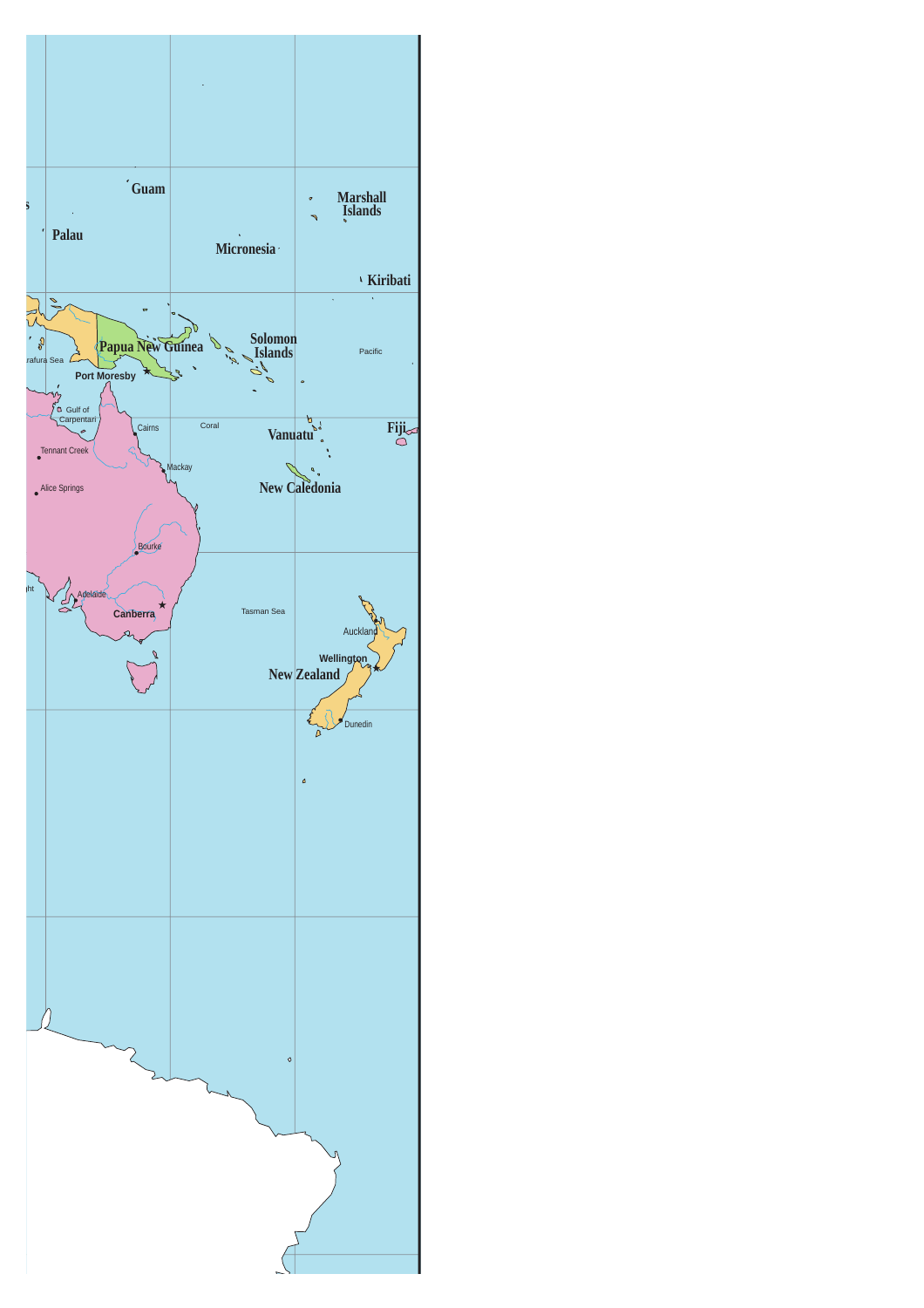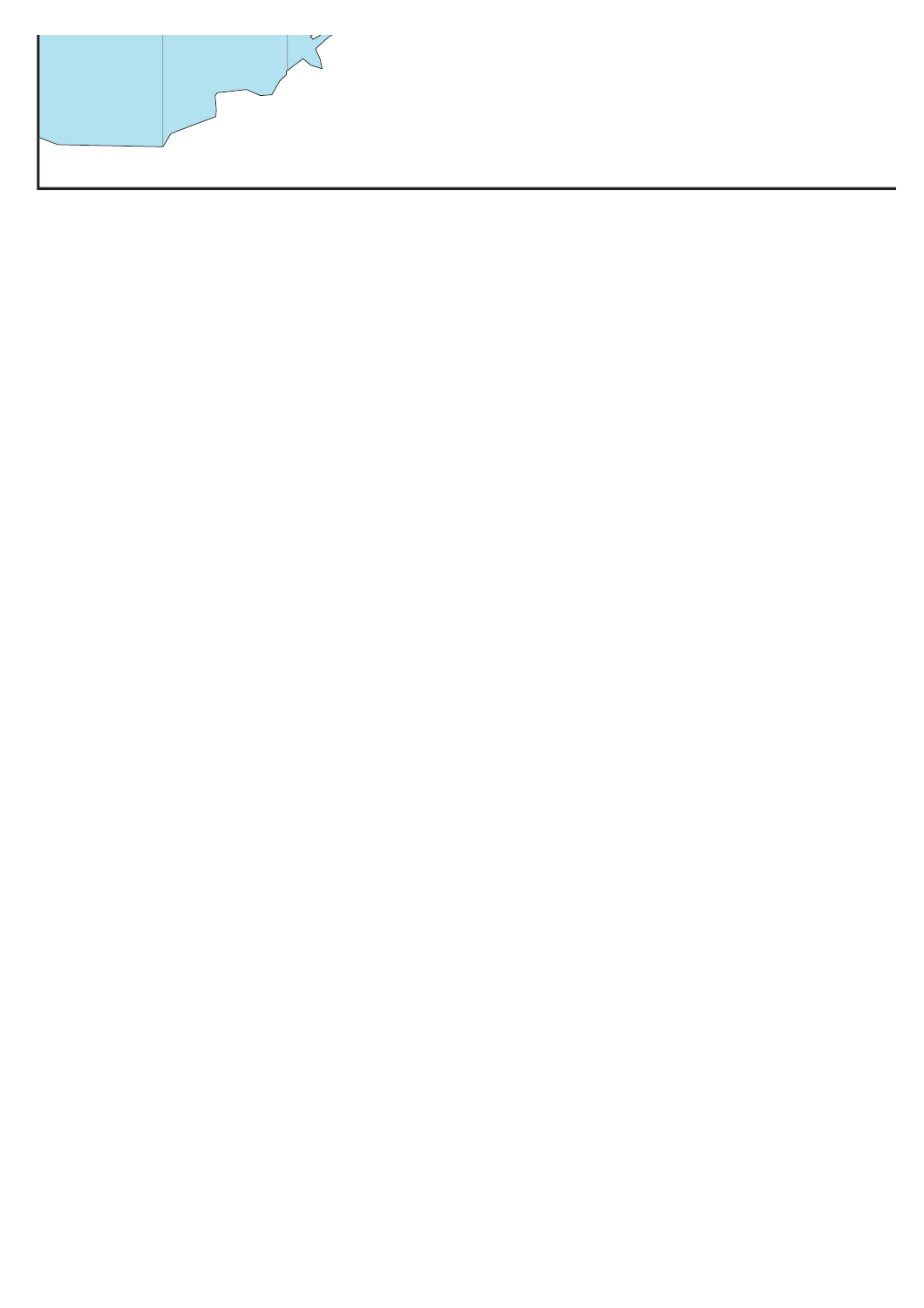